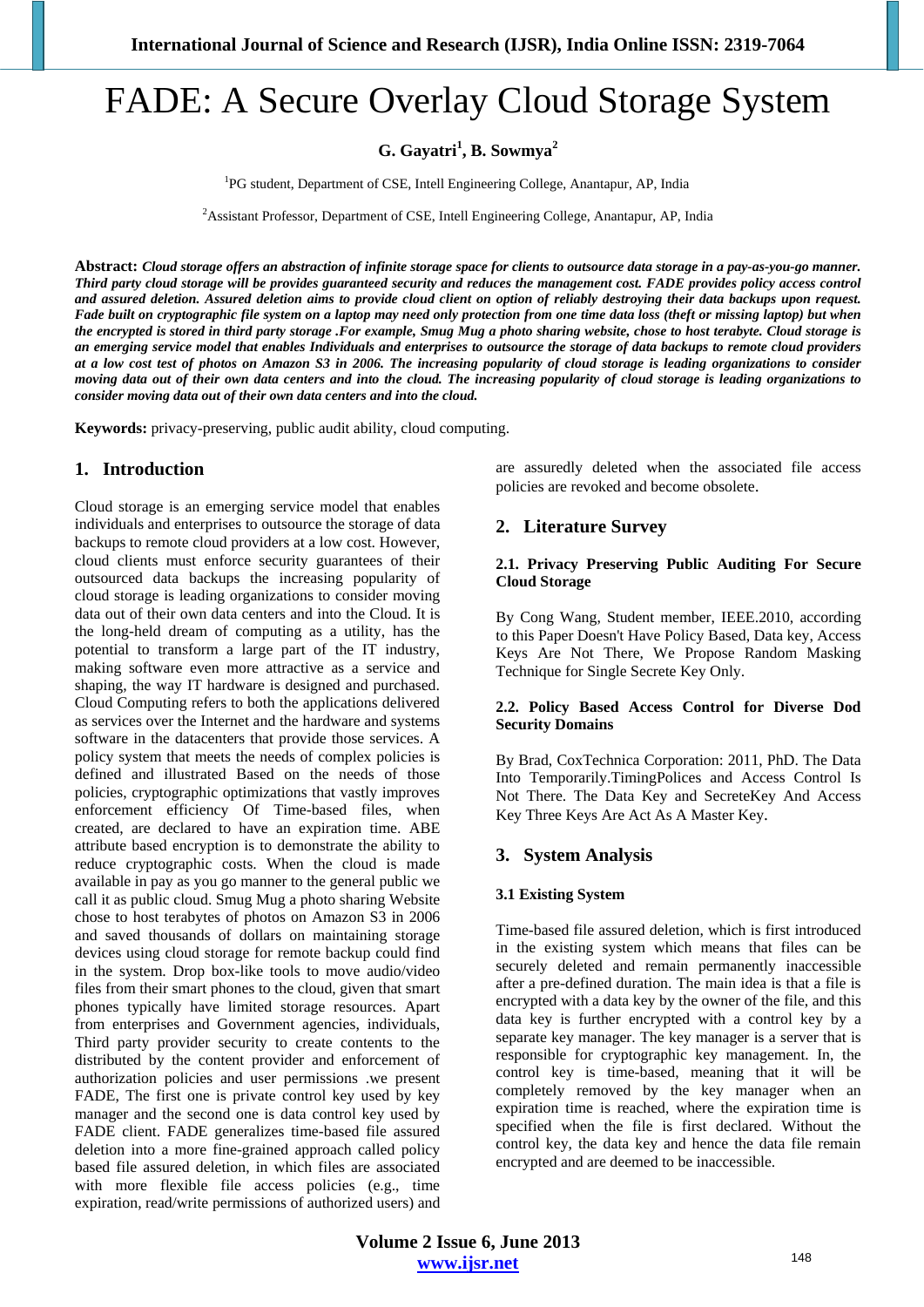#### **3.2 Disadvantages**

- Without the control key, the data key and hence the data file remain encrypted and are deemed to be inaccessible.
- The main security property of file assured deletion is that even if a cloud provider does not Remove expired file copies from its storage those files remain encrypted and unrecoverable.

## **3.3 Proposed System**

We propose a cloud storage system called FADE, which aims to provide access control assured deletion for file that are hosted by today's cloud storage services. We associate files with file access policies that control how files can be accessed. We then present policy-based file assured deletion, in which files are assuredly deleted and made unrecoverable by anyone when their associated file access policies are revoked. .We describes the essential operations. On cryptographic keys so as to achieve access control and assured deletion. FADE also leverages existing cryptographic techniques, including attributebased encryption (ABE) and a quorum of key managers based on threshold secret sharing. We implement a prototype of FADE to demonstrate its practicality, and empirically study its performance overhead when it works with Amazon S3. Our experimental results provide insights into cloud backup storage files data safely and securely.

## **3.4 Advantages**

Security services are provided by the cloud to the End users.

# **4. Implementation**

We propose a cloud storage system called FADE, which aims to provide access control assured deletion for files that are hosted by today's cloud storage services. We associate files with file access policies that control how files can be accessed. We then present policy-based file assured deletion, in which files are assuredly deleted and made unrecoverable by anyone when their associated file access policies are revoked. We describe the essential operations on cryptographic keys so as to achieve access control and assured deletion. FADE also leverages existing cryptographic techniques, including attributebased encryption (ABE) and a quorum of key managers based on threshold secret sharing. We implement a prototype of FADE to demonstrate its practicality, and empirically study its performance overhead when it works with Amazon S3. Our experimental results provide insights into the performance-security trade-off when FADE is deployed in practice.

In this paper, we define the metadata of Fade being attached to individual data files. We then describe how we implement the client and a quorum of key managers and how the client interacts with the cloud.

# **5. Modules description**

- 1. Key manager
- 2. Remote user
- 3. Cloud admin server
- 4. Policy based access control
- 5. Policy based assured deletion

#### **5.1 Key Manager**

FADE is built on a quorum of key managers, each of which is a stand-alone entity that maintains policy-based keys for access control and assured deletion. Types of keys: Data key, control key, access key, remote user. Multiple policies, policy renewal. Policy deletion will be done by key manager.

## **5.2. Remote User**

It is the one who is accessing the policies set by the cloud manager. User is valid if he access only the policies set by the cloud manager or else he will be detecting as a fraud user in the cloud networking. If the user's policies are valid which assigned for him, then the user can access all the privileges in the cloud networking.

## **5.2.1. Multiple policies:**

- Policies are nothing but the access privileges being set by the cloud manager on the owner's data stored in the cloud server.
- Active data files being stored by the owner remain on cloud with associated set of user-defined file access policies (e.g., time expiration, read/write permissions of authorized users), such that data files are accessible only to users who satisfy the file access policies User in order to have access permission's and for deletion need's to have certain policies which are being set by the manager.

## **5.3 Cloud Admin Server**

The cloud, maintained by a third-party provider, provides storage space for hosting data files on behalf of different FADE clients in a pay-as-you-go manner. Each of the data files is associated with a combination of file access policies. FADE is built on the thin-cloud interface, and assumes only the basic cloud operations for uploading and downloading data files.

## **5.3.1 Cloud Manager**

Usually manages the owner's data/files from the end users.

Role: Manages the access permissions for an end user who is seeking access to the owner files stored in the cloud server. Cloud manager creates and adds an end user by getting registered, wherein he provides the access permissions to access to the owner's file stored in the cloud server. Also has the power to shut down the users system when he/she tries to access the files who has no particular access permission, wherein they will be blocked as HACKER / FRAUD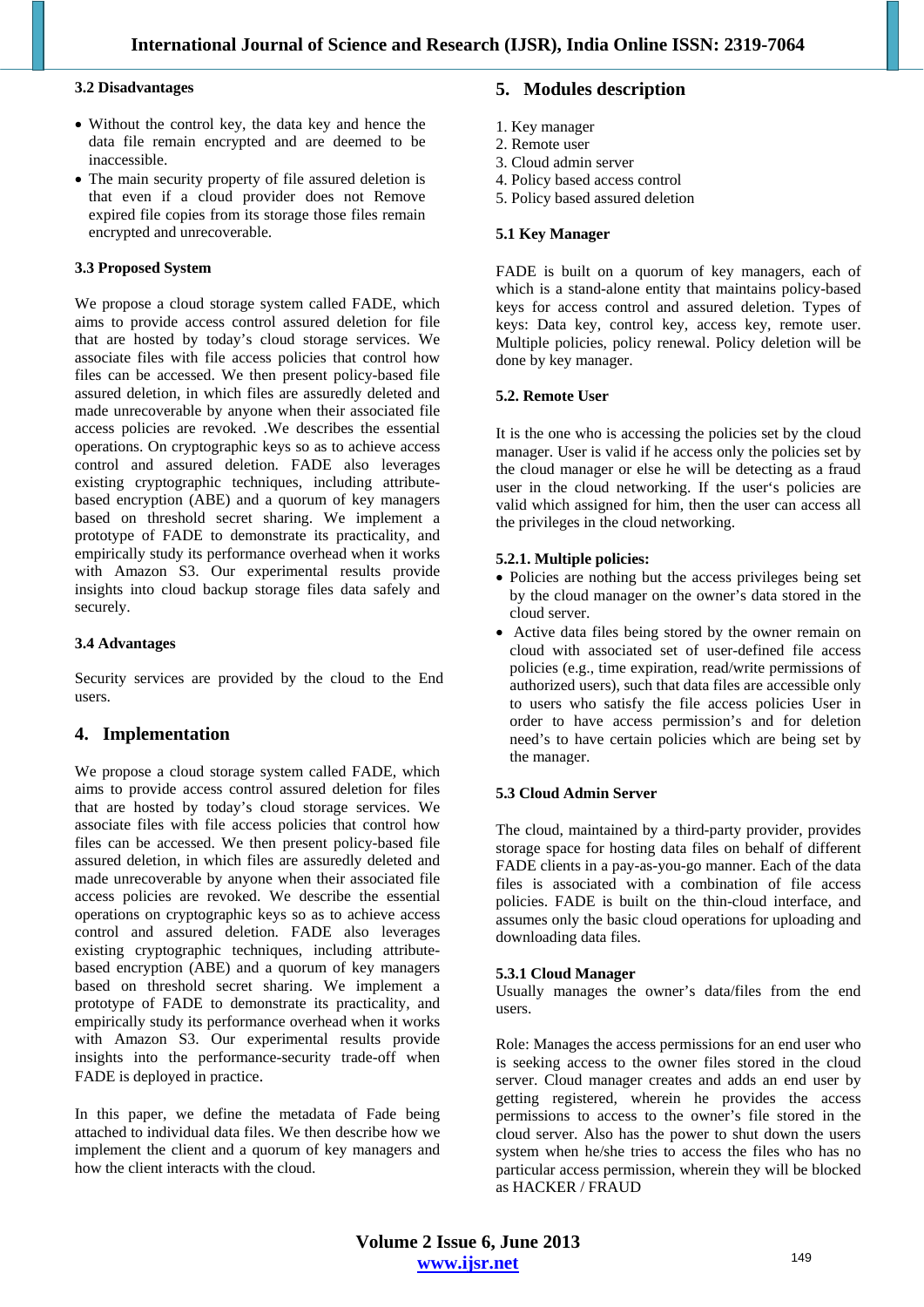#### **5.3.2 Cloud Server**

Cloud Server provides data storage space for the user/data owner to store the data that provides the secured and efficient way of storing the owner's data. A resource stored in cloud server has set of access permissions which are being set by the data owner while uploading to the server via cloud. Owner files stored in cloud server are in turn maintained by the TPA (third party auditor)



The architecture of cloud data storage service.



#### **5.4. Policy-based access control**

A FADE client is authorized to access only the files whose associated policies are active and are satisfied by the client. It gives secrete key to the end user for file uploading and downloading.

#### **5.4.1. Policies Renewal**

Is the term related to the access permission's wherein a user requests to the cloud manager to provide the policies other than which are being allotted to he/her. For the blocked user's(Fraud) in order to have access to the resources stored in the cloud server need's to have access permission's which are being provided by the cloud manager when the blocked user goes for requesting the files.

## **5.5. Policy-based assured deletion:**

A file is deleted (or permanently inaccessible) if its associated policies are revoked and become obsolete. That is, even if a file copy that is associated with revoked policies, it remains encrypted and we cannot retrieve the corresponding cryptographic keys to recover the file. Thus, the file copy becomes unrecoverable by anyone (including the owner of the file).

# **6. Time Performance of FADE**

We first measure the time performance of our FADE Prototype. In order to identify the time overhead of FADE, we divide the running time of each measurement in to three components:

- File transmission time, the uploading/downloading time for the data file between the client and the Cloud.
- Metadata transmission time, the time for uploading/Downloading the metadata, which contains the Policy information and the cryptographic keys

associated. With the file, between the client and the Cloud.

 Cryptographic operation time, the total time for cryptographic operations, this includes the total computational time used for performing AES and HMACon the file, and the time for the client to coordinate with the quorum of key managers on operating the cryptographic keys.

# **7. Data flow Diagram**

The data flow Diagram is also called as bubble chart. It is a simple graphical formalism that can be used to represent a system in terms of the input data to the system, various processing carried out on these data is generated by the system.

Data Flow Diagram:



**Figure 1:** Data flow Diagram

# **8. Basic Operations of FADE**

We start with the basic design of FADE. To simplify our discussion, we make two assumptions. First, only a single key manager is used. Second, before accessing a file, a client needs to present authentication credentials. to the key manager to show that it satisfies the proper policies associated with the files, so that the key manager will perform cryptographic key operations.

## **8.1 File Upload/Download**

We now introduce the basic operations of how a client Uploads/downloads files to/from the cloud. We start with the case where each file is associated with a single policy, and then explain how a file is associated with multiple policies.

## **8.1.1 File Upload**

Figure below shows the file upload operation.

The client first requests the public control key (ni, ei) of policy Pi from the key manager, and caches (ni, ei) for subsequent uses if the same policy Pi is associated with other files. Then the client generates two random keys K

**Volume 2 Issue 6, June 2013 www.ijsr.net**